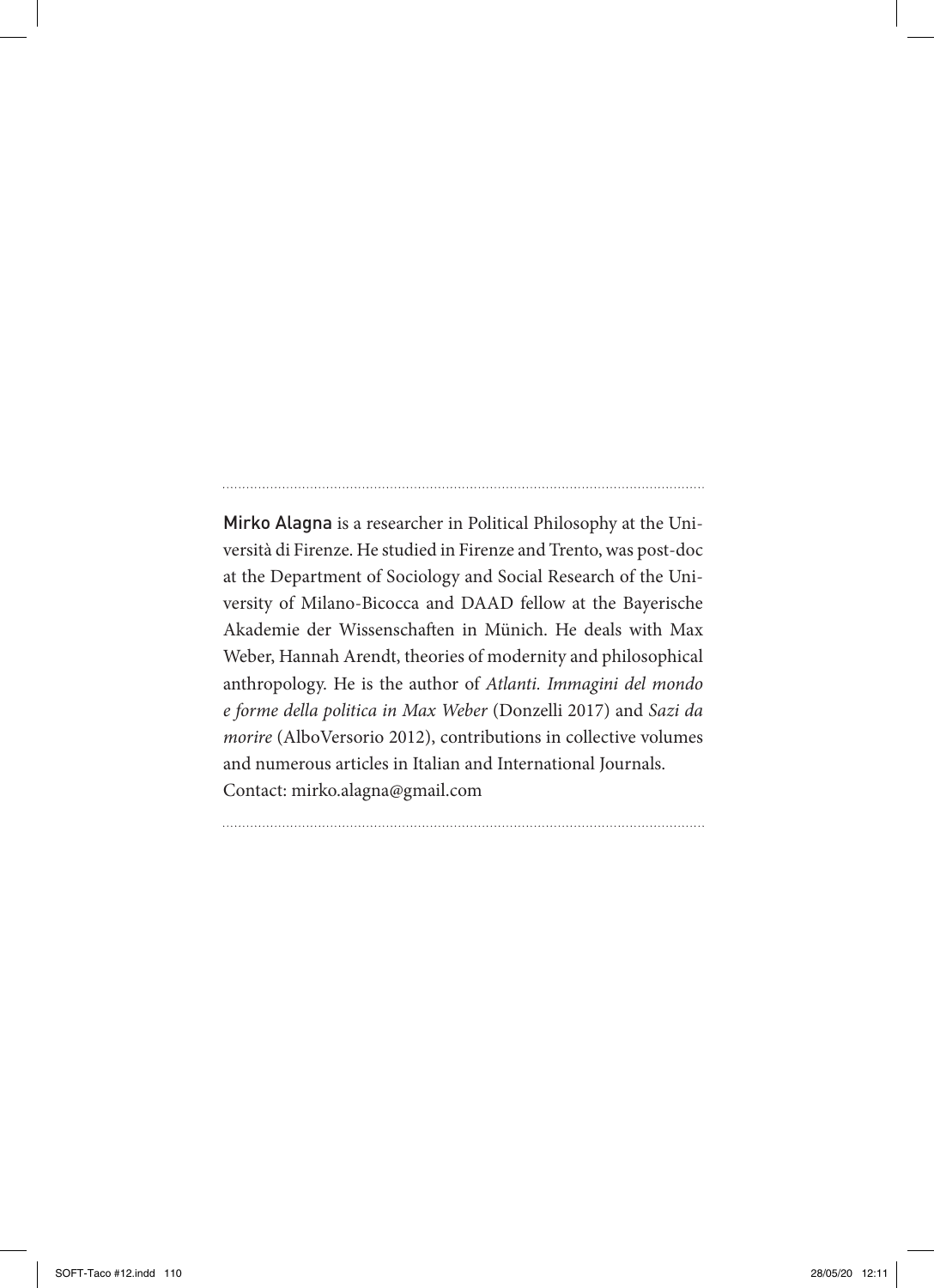*Soft Power Revista euro-americana de teoría e historia de la política y del derecho* 

*Vol. 6, 2. Julio-Diciembre 2019 ISSN (online): 2539/2239 ISSN (print): 2389-8232 http://dx.doi.org/10.14718/SoftPower.2019.6. 2.7*

# **THE GROUND TREMBLING UNDER OUR FEET1 Truth, politics and solitude**

Mirko Alagna

Università degli studi di Firenze

# **Abstract**

Fake news, Post-Truth are now entries into the ordinary language of contemporary politics to denote - with anxiety and concern - the definitive rupture of the relationship between truth and politics. A relationship that has never been idyllic and that cannot be, constitutively, idyllic, but which now seems to have reached a point of no return. Glossing the reflections of Hannah Arendt in *Truth and Politics* and pointing out two areas of "political licence" - that is, two areas where, inevitably, politics cannot be judged on parameters of truth - this contribution aims to treat the weakness of shared truths not as a cause of the crisis of democracies, but as a symptom of a more radical problem, an extreme subjectivism that leads to loneliness and intolerance towards any relationship based on trust.

# **Keywords**

Hannah Arendt, Trust, Weltbild, philosophical truth, factual truth, Subjectivism.

<sup>1</sup> Reception date:  $10<sup>th</sup>$  July 2019; acceptance date:  $25<sup>th</sup>$  July 2019. This article is the result of research activities held at the Department of Political and Social Sciences at the Università di Firenze.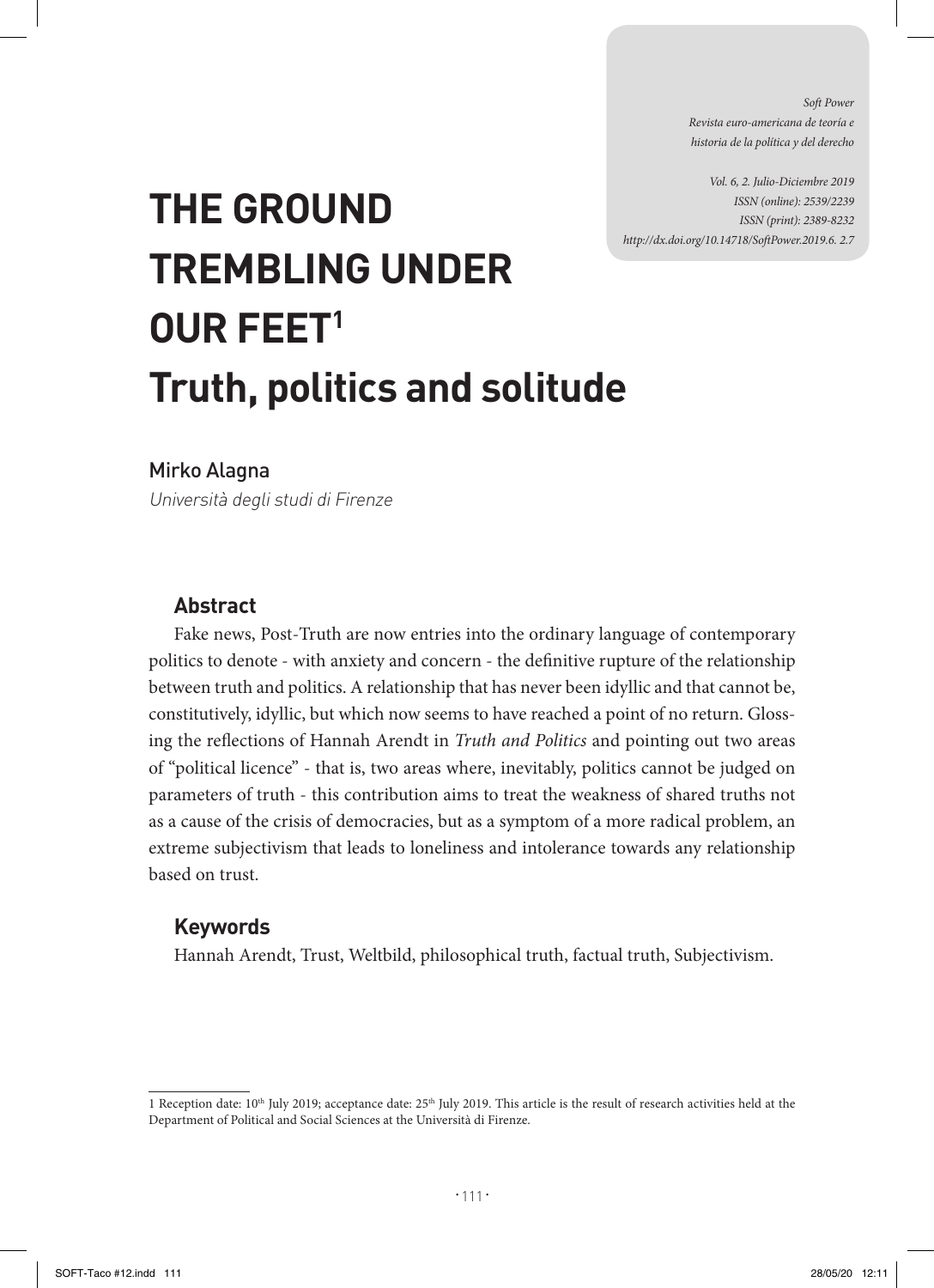Soft Power  $\bullet$  Volumen 6, número 2, julio-diciembre, 2019

## **Resumen**

*Fake news, Post-Truth* son palabras que han entrado en el lenguaje ordinario de la política contemporánea para denotar -con ansiedad y preocupación- la ruptura definitiva de la relación entre verdad y política. Una relación que nunca ha sido idílica y que constitucionalmente no puede serlo, pero que ahora parece haber llegado a un punto sin retorno. Glosando las reflexiones de Hannah Arendt en *Verdad y Política* y señalando dos áreas de «licencia política» - es decir, en las que, inevitablemente, la política no puede juzgarse en función de los parámetros de verdad -, esta contribución pretende tratar la debilidad de las verdades compartidas no como la causa de la crisis de las democracias, sino como un síntoma de un problema más radical, un subjetivismo extremo que desemboca en soledad e intolerancia hacia cualquier relación de confianza.

#### **Palabras clave**

Hannah Arendt, Trust, Weltbild, verdad filosófica, verdad objetiva, subjetivismo.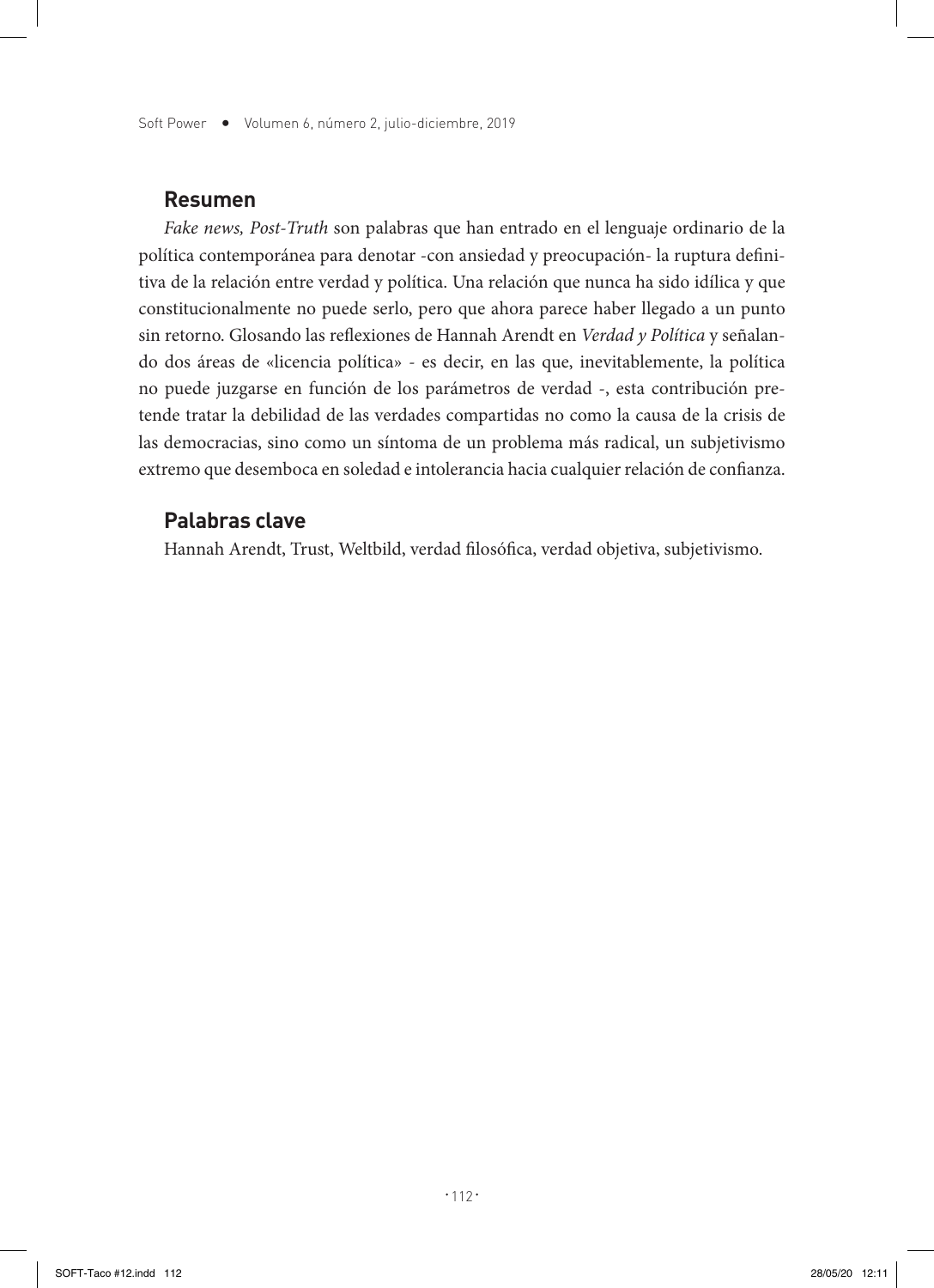The *liaison* between truth and politics –which has existed ever since politics came into being– is literally *dangereuse*, for various reasons. First, it describes a field of relations that is inevitably spurious, changing, porous, wherein all clarifying and Manichaean extremisms are impracticable (the effects of *too much* or *too little* truth are equally unpolitical). Second, it implies a preliminary definition of what is authentically political, and, therefore, what its tasks and legitimate tools are. Third, truth is a single signifier with different meanings, so much so that all definitions are usually accompanied by specifying adjectives or complements –truth *of reason*, *factual* truth, *scientific* truths, *vérité à faire*, etc–. Hence we get a whole host of particular relations between different *politics* and truths (plural). Then, further complicating a situation that is already intricate in itself is the diachronic perspective: that is, how to judge and account for the socially widespread sensation that we are at present seeing of a particular degeneration of the relationship between politics and truth? While it is certainly necessary to avoid abandoning oneself to apocalyptic catastrophism –*o tempora, o mores!*– or postulating the lack of any historical precedent to the contemporary *post-truth politics*, it is nevertheless equally important to take this sensation seriously. We need to register the growing difficulty to identify a common world (of meanings, facts and evidence) upon which to construct political subjectivations, alliances, conflicts, and question ourselves as to the democratic sustainability of this (growing) rate of political solipsism.

It certainly cannot be said that politicians, even in democratic systems, have begun to lie now; and yet the landscape painted in these times is uncanny, with new elements. The twentieth-century political conflict was deemed to be rooted in the different *evaluations* given to substantially agreed *facts* and *meanings* considered objective because they were to a certain extent unavailable to single people. But this subdivision no longer seems to hold. The world is now the theatre of the self, the stage on which alternative facts and subjective meanings proliferate. It has become impossible to group people around shared political values (freedom, justice and equality) because nothing about those values is shared anymore, not even their meanings, which these days are totally left up to individual preferences and idiosyncrasies. Therefore, the public discussion becomes a cacophonous babel of private languages, with the sole point of agreement possible summed up in the slogan of the new type of democracy: *we agree to disagree*, that is, we acknowledge the abyss between us, while undertaking not to fill it.

This paper is divided into three parts: the first section will take the form of a descriptive note on Hannah Arendt's *Truth and Politics*, a piece of writing which both maps out the controversy while ruling out Manichaean solutions, and introduces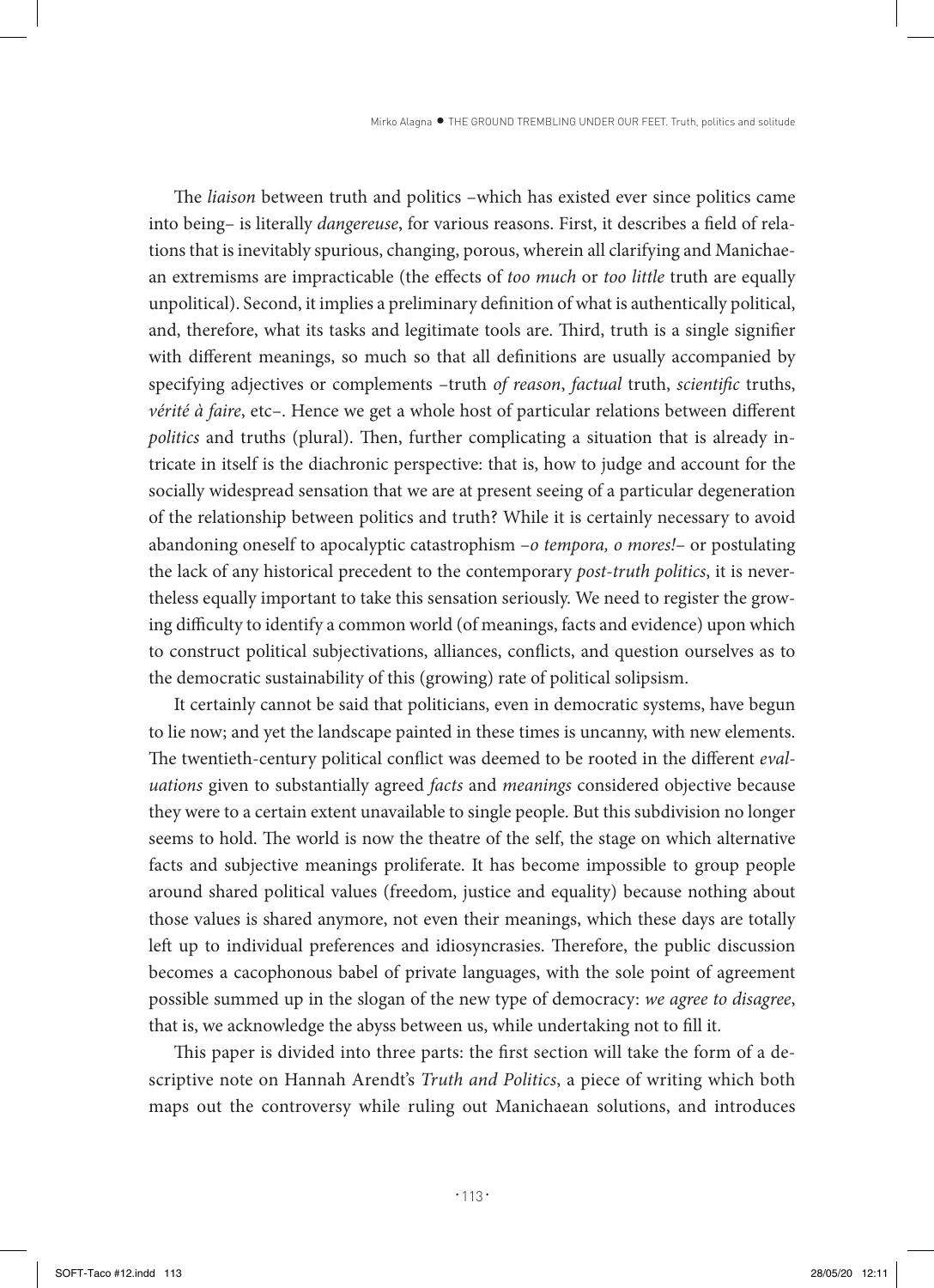expressions particularly useful for a diagnosis of the present day. In the second section, I will try to give a more detailed definition of two elements of political licence: two political spheres in which the true/false dichotomy is completely out of place. In the third section, I will concentrate more on our world: the idea is to treat the weakness of shared truths not as the cause of the crisis of democracies, but as a symptom of a more radical problem.

## **T-T-W: Truth - Trust - World**

In 2017 the television series broadcast by CBS, *The Good Fight*, came out in the USA, telling the story of a medium-sized Afro-American law firm located in Chicago in the present-day America of Trump, the alt-right and reclaimed racism. In the second season, which came out in 2018, one of the protagonists, Diane Lockhart, partner in the firm with a history of civil rights activism, starts to feel a growing sense of unease and alienation. The stabilizing force of law seems to have vanished –this *was* a country of laws!– while she discovers that values, principles and procedures she believed shared by the majority to instead be minority and fiercely detested, as if Trump's election had let out a ferocious snarl that had been kept under wraps for decades (Alagna, 2018). On more than one occasion, when chatting with friends and colleagues, this sense of disorientation comes back to her: she no longer recognizes her city, her country or this world. In effect, she feels out of this world, incapable of even understanding what is going on. She starts to use mild hallucinogenic drugs, paradoxically with the aim of maintaining the minimal state of mental balance needed to live in society. However, this ends up expanding the blurred area between reality and fantasy, truth and dystopia. During long, sleepless nights she watches television documentaries on the pig that Trump is said to have adopted at the White House, or presidential tweets concerning goats to take to the G8 summit. Afraid of revealing her confusion, she does not talk to anyone about it, tearing herself up with doubt: is what she is seeing real or is it an effect of the drugs? In reality, we spectators also remain in doubt. Excepting some scenes, which are obviously just for entertainment value, many of Diane's "illusions" seem pretty real, giving the uncanny effect of sharing the character's sense of instability, uncertainty and weakness. As if there were no longer a stable and shared world to stand upon. In other words, "conceptually, we may call truth what we cannot change; metaphorically, it is the ground on which we stand and the sky that stretches above us" (Arendt, 2006, p. 264).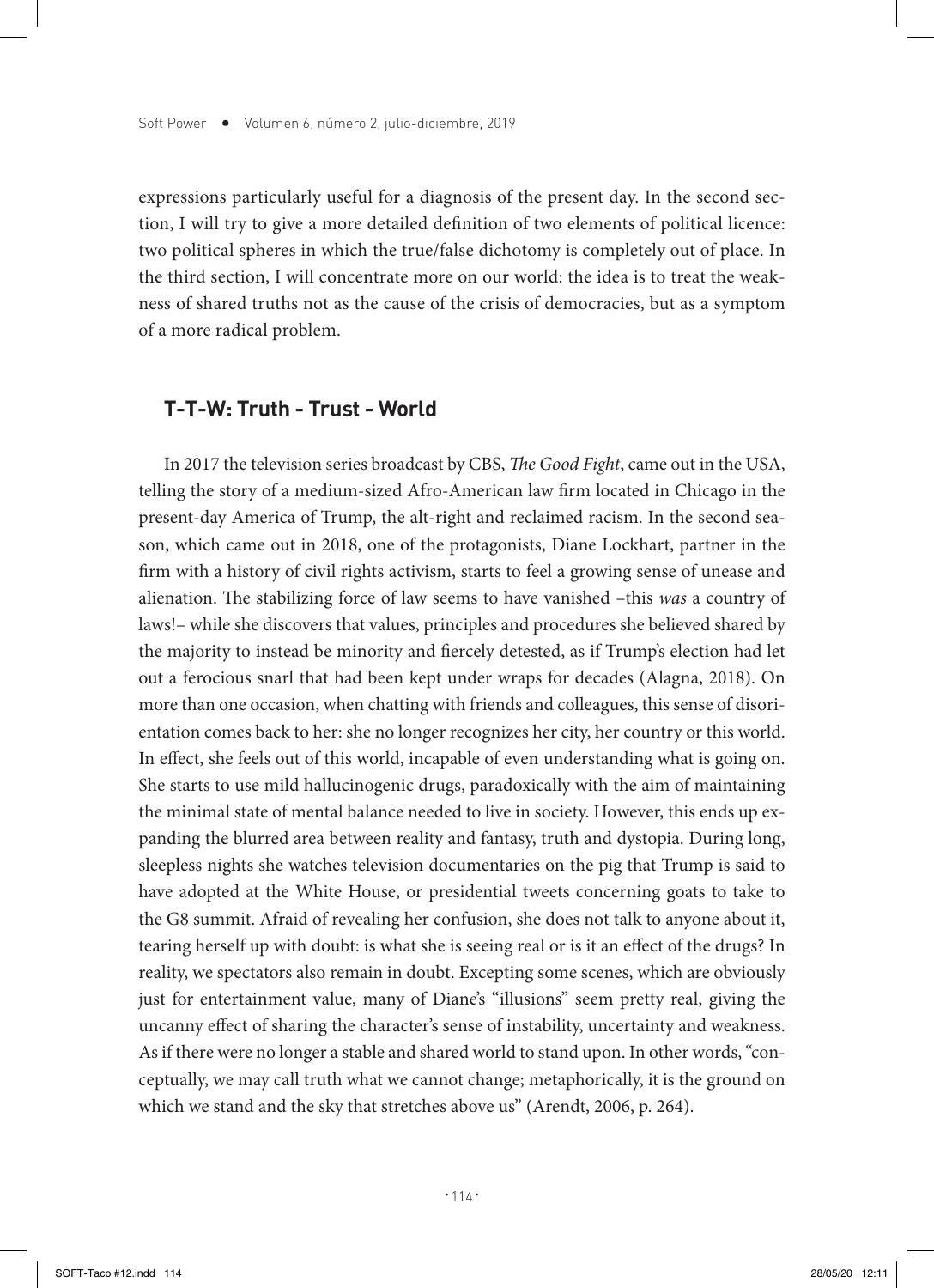The previous quote is taken from an article that Hannah Arendt published in 1967 in *The New Yorker* entitled 'Truth and Politics', an essay of utmost importance, if only for the complexity that it manages to reconstruct. In the span of around 50 pages, not always following a linear movement, Arendt classifies different types of truth and their strength, each one of which developing a particular relationship with politics. By writing off all Manichaeisms and postulates of one sort's absolute domination over the other, Arendt draws a picture in which the truth appears both *fundamental* and *alien* to politics. Fundamental insofar as "no permanence, no perseverance in existence, can even be conceived of without men willing to testify to what is and appears to them because it is" (Arendt, 2006, p. 229). Without truth one cannot rely on or build a common world, all stability needed for shared action among people is lost, replaced by an unbearable trembling.2 And yet, for at least two reasons at the same time it is constitutively alien. First, owing to a sort of *(mobile) ontology of truth*, insofar as all truths, of any kind, seem to transform into opinion the moment they are voiced in the political sphere. When the philosophical truth tries to impose itself in public, it entrusts itself to violence –and therefore barters its coercive strength for physical coercion– or becomes just one among several opinions: "for truth would then owe its prevalence (…) to the agreement of the many. Who might change their mind tomorrow and agree on something else" (p. 246).<sup>3</sup> The situation is similar for factual truth, constitutionally at the mercy of witnesses (who can be false), archives (which can be manipulated), or documents (which can be hidden or disputed) (pp. 242-244). Second, truth is alien to politics for reasons of the *ontology of politics*: politics is changing the world and non-truth –whether this be lies, illusion or imagination– at the same time testifies human freedom and its possibility of releasing itself from the existent to plan for something different and, strategically, constructs the preconditions to implement and create the new and different –lies are more revolutionary than truth– (pp. 250-251, pp. 258-259).

On leafing through Arendt's text, the situation looks grey for Diane (and for us): "The experience of a trembling wobbling motion of everything we rely on for our sense of direction and reality is among the most common and most vivid experiences of men under totalitarian rule" (Arendt, 2006, p. 258).<sup>4</sup> The feelings that Diane confides to her

<sup>2 &#</sup>x27;Consistent lying, metaphorically speaking, pulls the ground from under our feet and provides no other ground on which to stay'. (Arendt, 2006, p. 264).

<sup>3 &#</sup>x27;Philosophical truth, when it enters the market place, changes its nature and becomes opinion.'(Arendt, 2006, See p. 238). 4 "If the past and present are treated as part of the future – that is, changed back into their former state of potentiality – the political realm is deprived not only of its main stabilizing force but of the starting point from which to change, to begin something new. What then begins is the constant shifting and shuffling in utter sterility which are characteristic of many new nations that had the bad luck to be born in an age of propaganda." (Arendt, 2006, p. 258).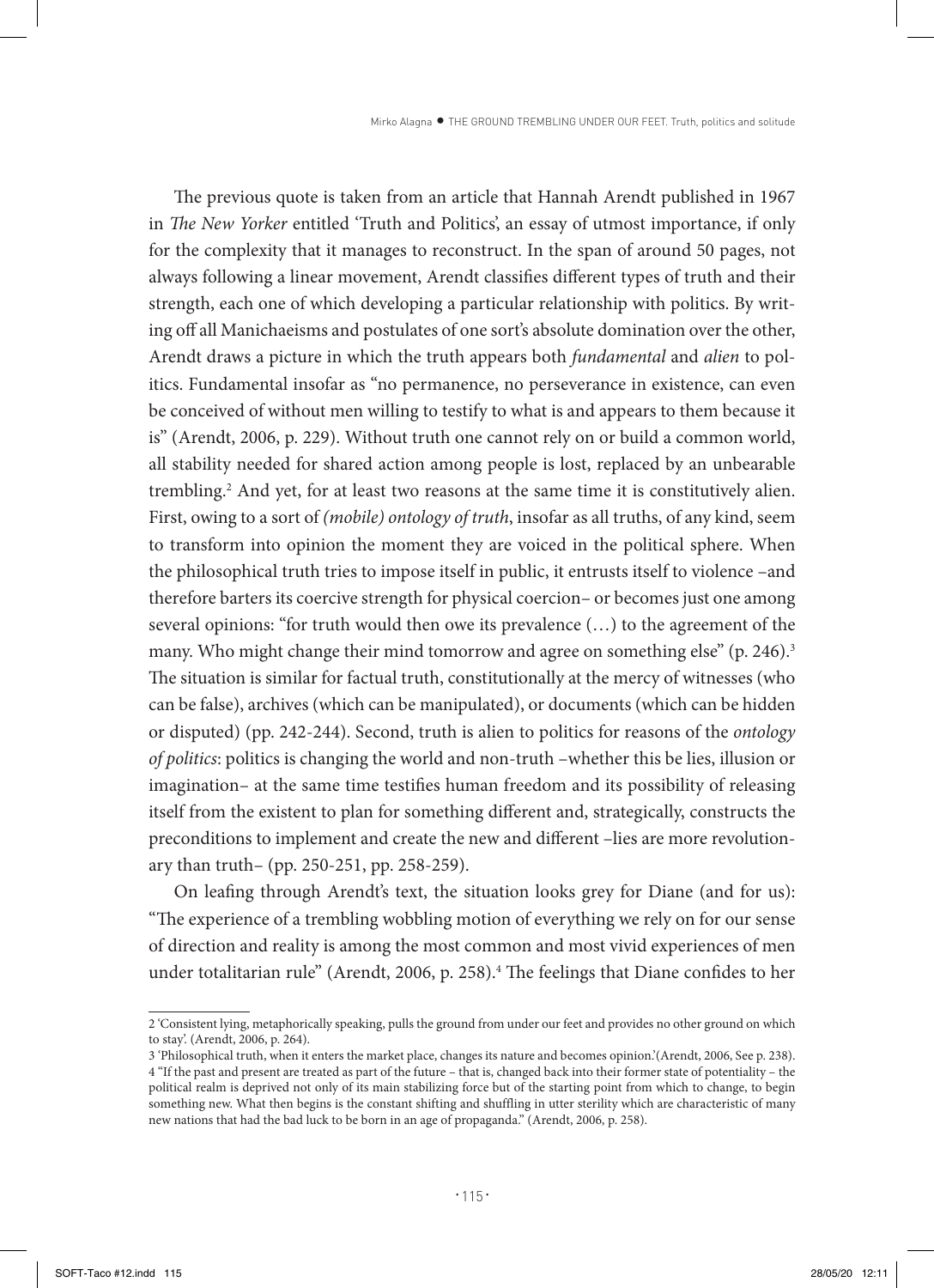friends are worryingly similar to those that Arendt describes as typical of a life under totalitarian rule. Of course, I do not want to suggest undue and even historically offensive comparisons, but to point out a strange likeness of sensations. Besides, "freedom of opinion is a farce unless factual information is guaranteed and the facts themselves are not in dispute" (p. 238). Anyway, it is not my purpose to go through all of Arendt's reasoning; instead, what I would like to do is try to concentrate on two issues, using Arendt to understand, and in part perhaps to help, Diane Lockhart. The two key words are: *(political) world* and *trust*.

While the relationship between truth and politics is somewhat paradoxical in its general appearance –since truth is both fundamental and alien to politics–, this paradoxicality is specifically found and reproduced in the relationship between truth and the (political) world. It is a particular type of hiatus, which needs to be accepted and used precisely to establish substantially *trusting* forms of contact between the two poles of truth and politics.

If observed through Arendt's filter, Diane Lockhart's sense of disorientation is twofold, concerning two different spheres: *philosophical* truth and *factual* truth. The first arises from the discovery that not all people 'hold these truths to be self-evident', to paraphrase the incipit of the Declaration of Independence. This means that not all of us recognize ourselves in the values and principles that Diane considers absolutely unshakable and thought were shared: equality, freedom and democracy.<sup>5</sup> What counts most in this context is that Diane's disorientation tips totally towards the outside: it derives from the discovery that those values are not universally accepted, while she continues to foster no doubt as to their evident truth. It is the same disorientation as Socrates (and only in part as Plato): truths of this type, philosophical truths, are not of this world, or at least not of this cave. It was a (fortunate) historical coincidence that those truths, transformed into opinions, enjoyed widespread consent. Nevertheless, was Diane to remain the only one to believe in them, this fact would not undermine their certainty (for her) nor rid them of any of their potential activating force. This means that "the relatively transcendent qualities of such political principles as freedom, justice, honor and courage (…) may inspire, and then become manifest in, human action" (Arendt, 2006, p. 243). The alienation of philosophical truths from the world –their 'relative transcendence'– immunizes their practical strength against changes in current opinions; within them, they

<sup>5</sup> Welcome on board, Diane! – Arendt would say. Those truths were *thought* to be evident, and this already means that "the statement 'All men are created equal' is not self-evident, but stands in need of agreement and consent – (…) equality, if it is to be politically relevant, is a matter of opinion, and not 'the truth'" (Arendt, 2006, p. 246).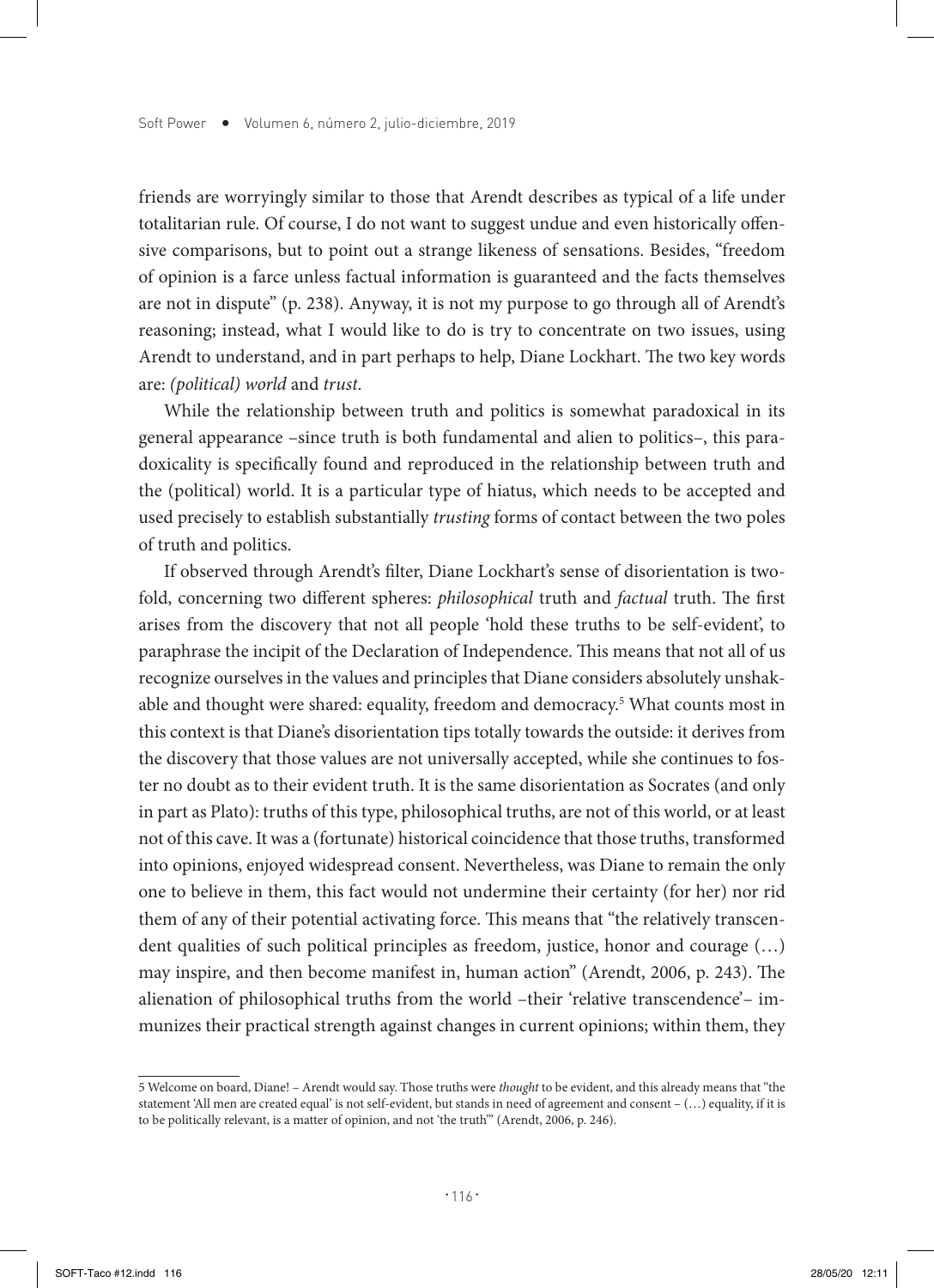contain "principles upon which men might act and which thus could become manifest in the world" (p. 249). In other words, by considering those truths evident, Diane can autonomously and singularly draw from them the strength to react and act: she can give into the temptation of Syracuse and advise an enlightened despot, she can accept the political challenge and pit opinion against opinion, she can –and this would be the most appropriate choice– embody those principles, as a consequence inform her existence, and bear testimony *through her own example*:

This teaching by example is, indeed, the only form of 'persuasion' that philosophical truth is capable of without perversion or distortion; (…) philosophical truth can become 'practical' and inspire action *without violating the rules of the political realm* [emphasis added] only when it manages to become manifest in the guise of an example. (p. 247-248).

It can be painful to be separated from the world. Nonetheless, it also implies keeping up the autonomous strength to act at all times, even in the most adverse conditions. As such, the transcendence of philosophical truths guarantees their autonomous capacity to prompt action and therefore to become manifest and return to the world. The embodied truth is viral in its force, it restores *trust* in human potential, or rather it manages to use the trust developed in the person –Socrates who does not flee, Diane who continues her battles– to bear witness to, strengthen and divulge the truth that he or she expresses. Therefore, it is trust that acts as the fundamental glue, the bridge linking philosophical truths and the world, the trust that Socrates earns by accepting the unjust penalty counts and is perceived as proof of the truth of what he was asserting: namely, that it is better to suffer evil than to commit it.

Diane's second disorientation is more underhand: it concerns factual truth, the real circumstance of the possible adoption of a pig at the White House. These are worldly truths in the most radical sense of the word, not only do they concern the world as it is, but they are ontologically worldly, their status depends on concrete factors such as eye-witness accounts, documents, proof. They cannot be achieved on their own outside a context of relations –Diane remains in doubt precisely because she does not dare to ask, to exchange opinions–. Here personal example remains out of focus: affirming factual truth in a context of generalized errors or lies testifies to the *parrhesiast*'s courage, but does not corroborate the truth being shouted out. This is why, even though Arendt's conclusions are optimistic in the end, "facts are superior to power" (Arendt, 2006, p. 259)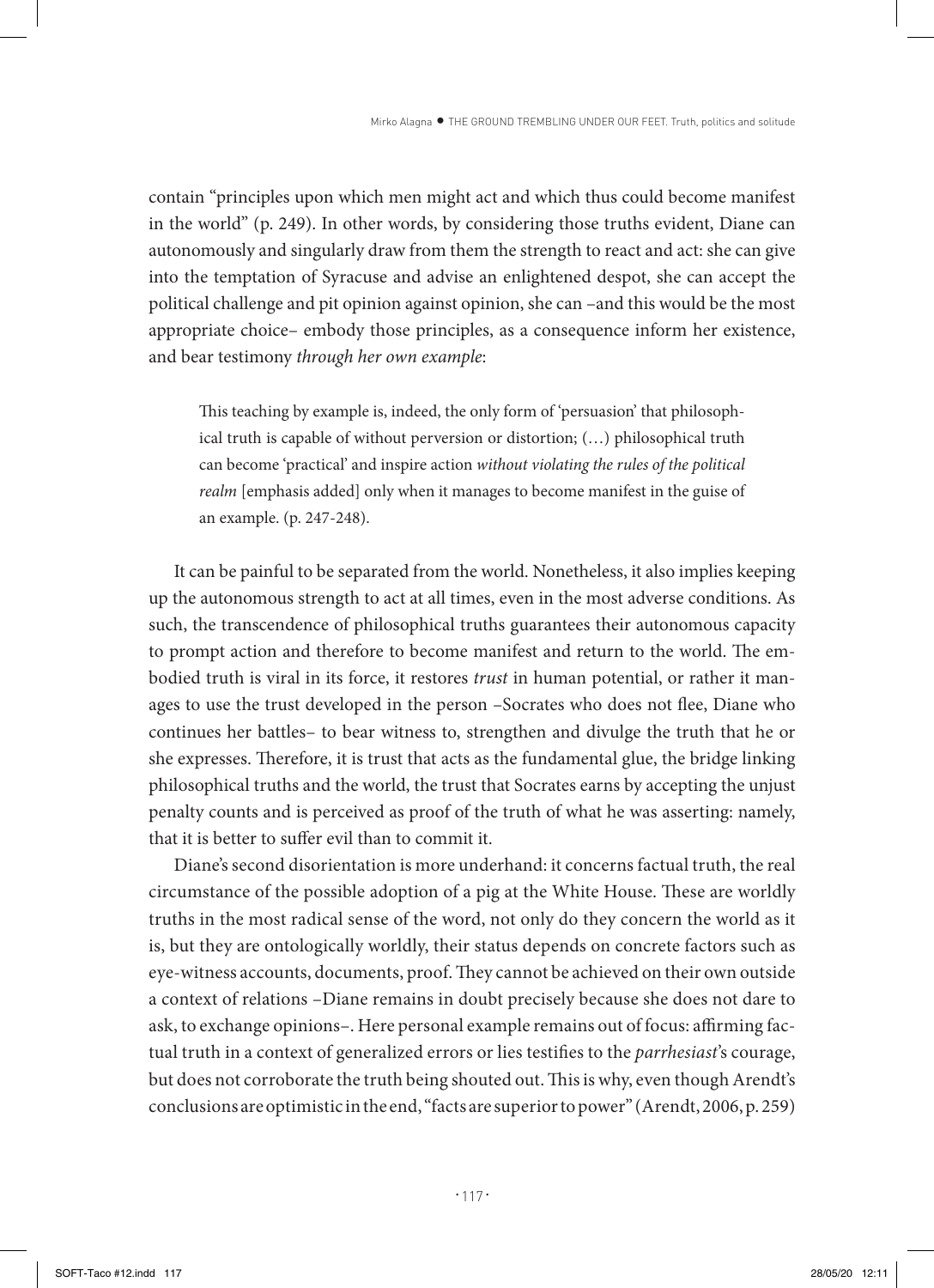and "reality takes its revenge on those who dare to defy it" (p. 256), in other passages concerning factual truths, she admits that in some cases their very survival is at risk (p. 244).<sup>6</sup> Therefore, the being of the world is risky, too risky, so much so that Arendt advises those asserting the factual truth to remain at a distance from the political world:

The teller of factual truth, when he enters the political realm and identifies himself with some partial interest and power formation, compromises on the only quality that could have made his truth appear plausible, namely, his personal truthfulness, guaranteed by impartiality, integrity, independence. (p. 250)

Those who tell the factual truth must at least in part cut themselves off from the world, assuming a "standpoint outside the political realm" (p. 259) able to guarantee "non-commitment and impartiality, freedom from self-interest in thought and judgment" (p. 262). Arendt explains that the courts of law and universities need to be independent to guarantee a truth that cannot be accused of partisanship. Here the key role of *trust* is even more evident: factual truths are based on the credibility of those who uphold them. Their intrinsic weakness can only be compensated if the people and institutions called upon to assert factual truths are wholly above suspicion. We *trust* in the witnesses; we *trust* in the documents, in the people who collected them, safeguard them, classify them; we *trust* in the people who control the institutions devoted to ascertaining the truth and so on, in a domino effect whose central element is, only apparently paradoxically, no longer the truth in itself, but the trust in the people asserting it.

This is where the twofold paradoxicality of the relationship between truth and the (political) world lies, as reconstructed by Arendt: the truth is infrastructure, a founding element in a common world, but, in order to carry out this function, (philosophical) truth is or (factual) truth must be at least partially alien to the (political) world which is, and must be, the domain of opinion. And while, safe in its almost transcendent position, the task of philosophical truth is to appear in the world through example, factual truth, at the mercy of the world, has to gain space and distance itself at least in part from that same world. In both cases, a third, intrinsically relational element reconnects truth and the world: trust.

<sup>6</sup> Ibid., p. 244.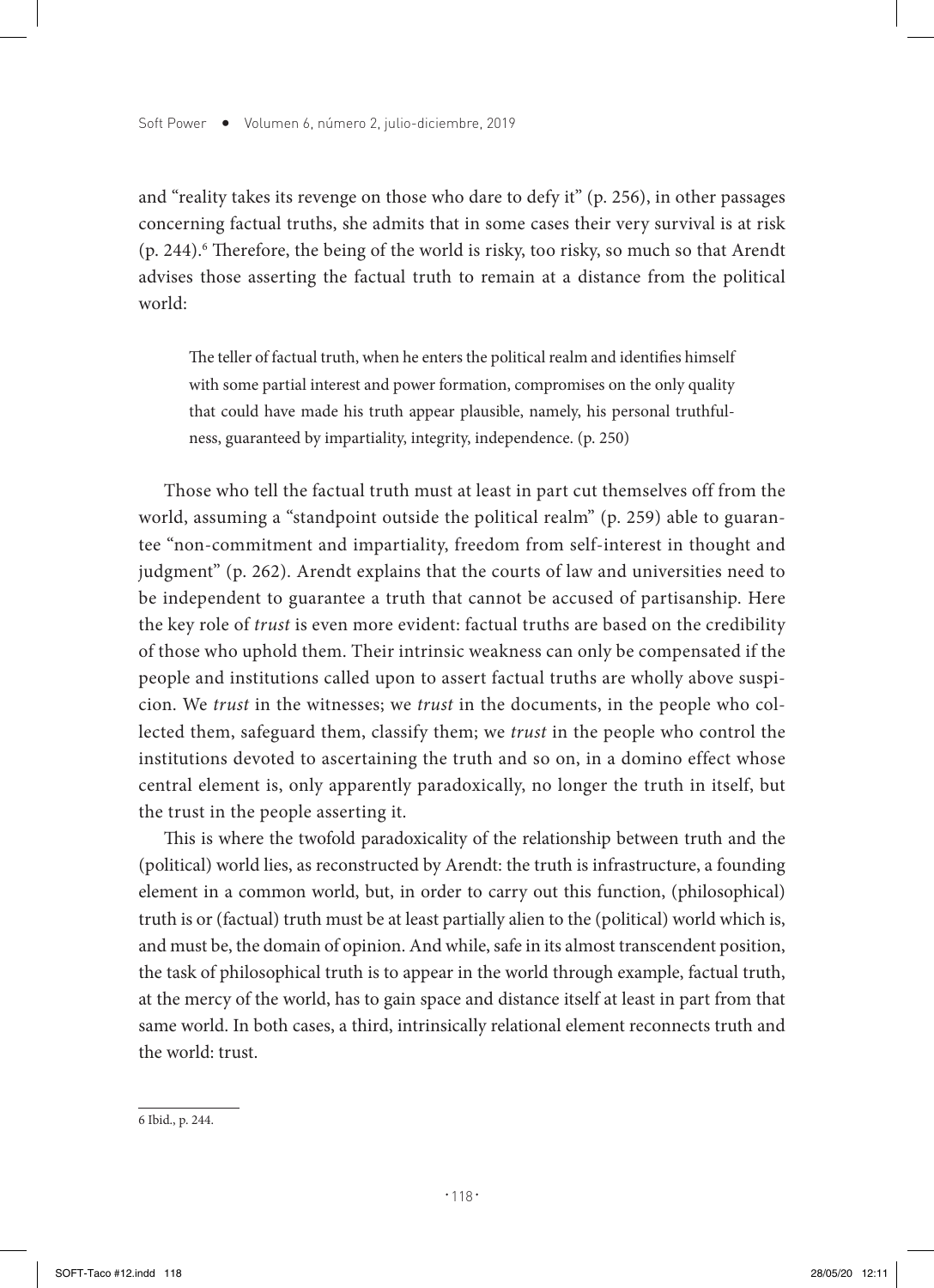# **Truth-making / Assuming the truth**

Despite the complexity and variety of the classification built by Arendt, I think it is possible to pinpoint two difficulties with her reasoning: the simultaneous under- and overestimation of the strength of politics in conditioning, imposing and divulging certain truths.

First of all, concerning factual truths, the examples used by Arendt are clear, unambiguous: Germany invaded Belgium and not the other way round; Trotsky had a role in the October Revolution, making the analysis a bit simpler. In reality, only in extreme cases does politics need to completely overturn the existent, asserting the totally false and denying or hiding the absolutely true. More often –or rather always, and inevitably– politics "plays" with different truths: it emphasizes some, putting them on the centre stage and making them politically decisive, while it pushes others to the sidelines, making them secondary and partially irrelevant. Moving within the real, politics selects some aspects of it, giving them importance and therefore practical force. It does not create the reality *ex novo*, but moulds it by seeking to highlight some elements to the detriment of others. Perhaps the most banal example is the birth and diffusion of a "national sentiment", namely, the enhancement of national belonging as a politically decisive given. At a certain moment,

states began as never before to create national education systems; to impose standard national languages; to organize expositions, museums, artistic subventions, and others [sic] means of displaying cultural production or heritage; to construct communications networks; to invent national flags, symbols, anthems, holidays, rituals, and traditions. (Tilly, 2002, p. 165)

Little is completely invented in this state-led work to nationalize the masses. Instead, some "truths" are (have been) taken, encouraged, resignified and above all highlighted, blown up and absolutized; more than disowned and completely hidden, other forms of belonging are sterilized, marginalized and therefore made politically uninfluential. This triggers a circle of self-confirmation and self-empowerment of that politically driven truth: pushed by the idea of nation, states compete and clash with each other, boosting national sentiment, and providing new truths to celebrate, remember and monumentalize. When politically absolutized, a truth initially immersed in other truths helps to create a world in which it is effectively "more true" than others. Indeed, it may be an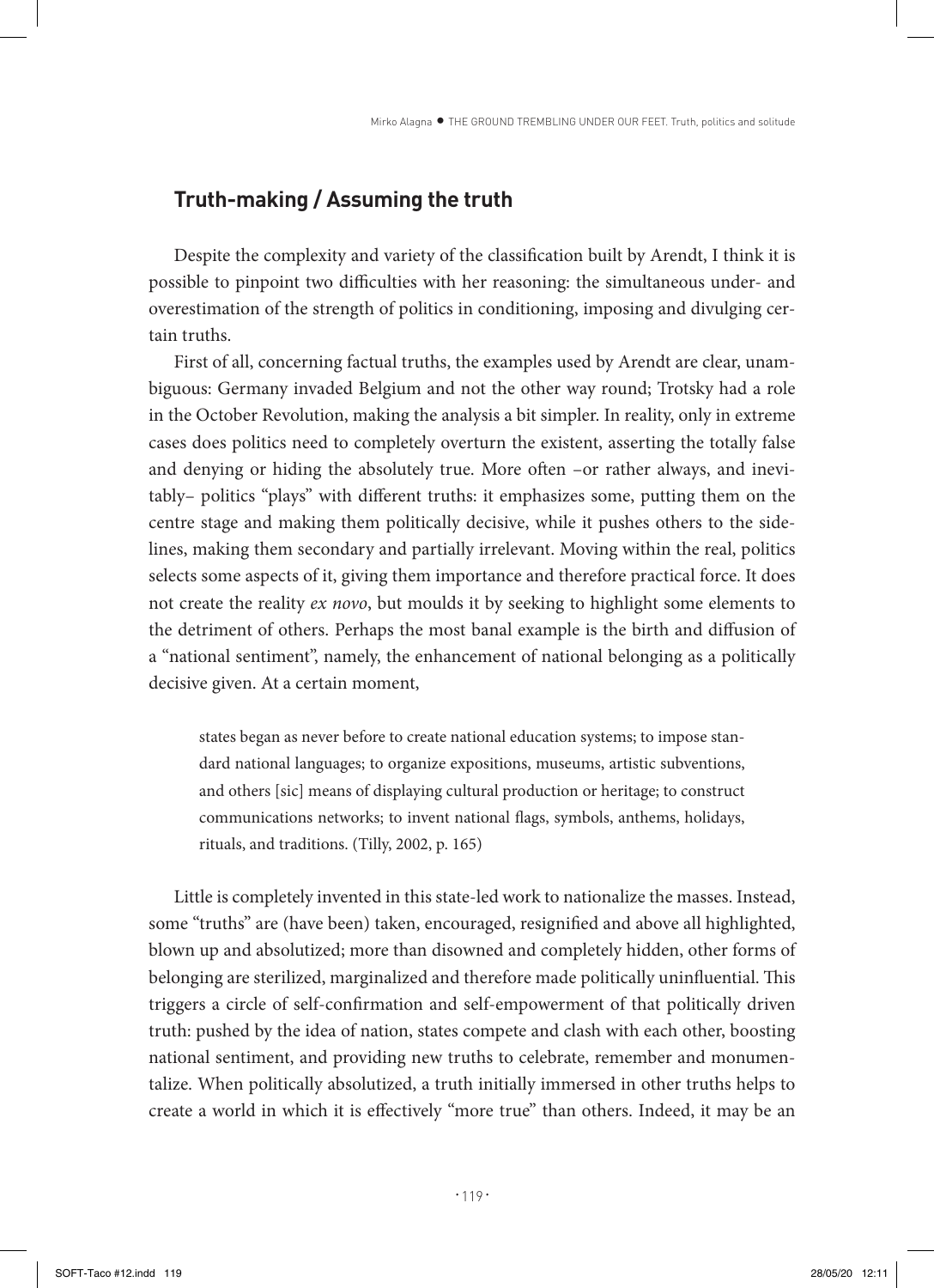inevitable process, a constitutive element of politics –as well as of law– which "reflects on what exists" while "actively ordering and modifying" it (Hauriou, 2004, p. 379, own translation). The same political language is intrinsically performative, even when it sets out to be realist: it reflects and assumes pieces of the real, while automatically placing upon them a surplus of importance and centrality, and therefore helping to alter the very thing it wishes to describe.7

Second –and in a substantially specular manner–, Arendt overestimates the capacity of politics to impose and divulge a philosophical truth (clearly in the form of a shared opinion). Again, the clearest example calls into question the Founding Fathers and the truths they *considered* evident. On discussing the inevitable metamorphosis of those truths into opinions, Arendt writes: "Their validity depends upon free agreement and consent; they are arrived at by discursive, representative thinking; and they are communicated by means of persuasion and dissuasion" (Arendt, 2006, p. 247). In other words, by doing politics –that is, imagining the positions of others in the mind and then discussing, communicating and debating in the townships and assemblies, with the strength of persuasion and maybe of example– those truths that became opinions achieved a sufficiently wide consensus to then be written into the act of constitution of a new political body. Namely, it is politics and its tools that have the power and the duty to develop those opinions (unduly called "truths") and to try to divulge them as much as possible. Indeed, similar affirmations appearing in non-political spheres remain politically sterile:

There exist (…) philosophical or religious statements that correspond to this opinion [i.e. equality] – such as that all men are equal before God, or before death, or insofar as they all belong to the same species of *animal rationale* – but none of them was ever of any political or practical consequence, because the equalizer, whether God, or death, or nature, transcended and remained outside the realm in which human intercourse takes place. (pp. 246-247)

In my view, it is an overestimation of the power of politics. More convincing to me is the idea, implicitly supported by Weber, that politics depends at least partially on discourses of truth (world images) over which it does not have complete control, and it

<sup>7</sup> At one extreme is Laclau and the concept of people, a politically driven discursive construction, wholly political sum of various questions linked by a significant void; this operation to construct the people is, for Laclau, the very essence of politics (Laclau, 2008).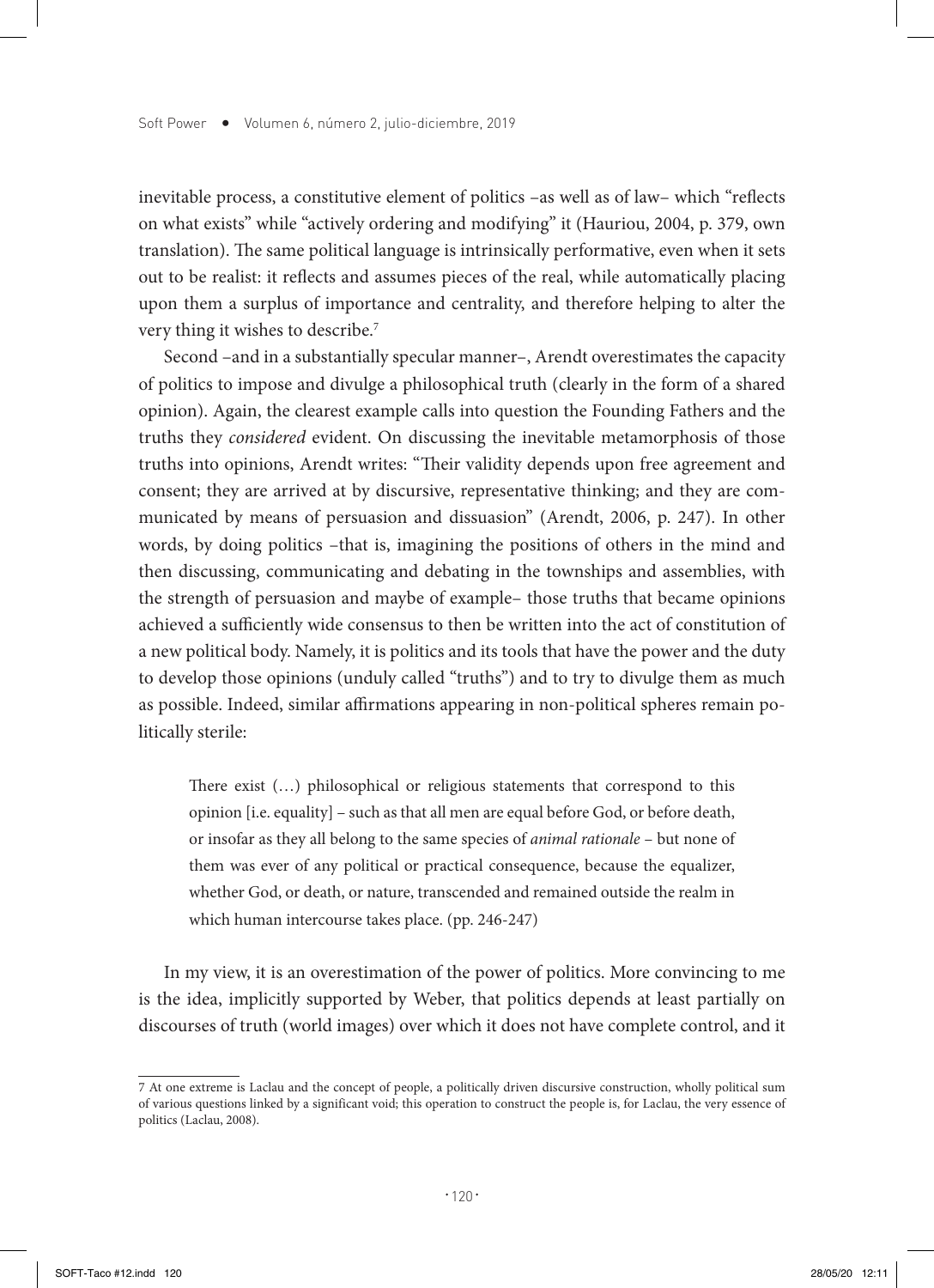assumes and accepts as true. A world image is a set of cognitive assumptions about the world as a totality and about all the partial totalities that make it up (nature, humankind, society and history). These issues escape the true/false dichotomy because they concern objects which are by principle indemonstrable, the blind point of every possible enlightenment: whether the world is the stage for Providence or a jumble of nonsensical events; whether people are good or bad by nature; whether history is heading towards the best or descending towards the worst, no option can ever be verified without the shadow of a doubt, and yet it is inevitable to "choose one" in order to have a criterion for our practical orientation in the world. In fact, humankind has always taken an image to be true. This is why Blumenberg speaks of *vérité à faire*: a pragmatic truth, which expresses itself in the capacity to generate practical attitudes, to concretely direct human life in the world; a truth with "practical power" (Blumenberg, 2010, p. 29), "through which man understands himself, orients his evaluations and his practical objectives, assesses his possibilities and necessities and imagines himself in his essential needs" (Blumenberg 1961, p. 69, own translation).These are unverifiable truths that impact on politics and define its possible evolution:

deciding questions such as: 'are people good or bad by nature?', 'are they determined by their inclinations or by the environment?' or 'are they a factor or factum of their stories?', can only be deferred or defined as senseless from a scientific point of view, not from a practical one. (Blumenberg, 1981, p. 126, own translation)

It takes a long time for world images to come into being and crystallize, through an always specific and situated relationship between ideal horizons –prophetic messages, religions, the intense activity of intellectuals, cultural uprisings in the broad sense– and material conditions. This is why to a certain extent they dominate over politics: they decide its magnitude, its ability to give sense to the lives of those devoted to it, its degree of inevitability, and give it a direction and room for possible evolution. On analysing religious world images, Weber marks how a vague idea such as redemption only assumes a specific meaning when seen through a *Weltbild* able to define " 'from what' and 'for what' one wished to be redeemed and, let us not forget, 'could be' redeemed" (Weber, 1991, p. 280). The definition of the good to pursue and the bad from which to flee has an impact, *from the outside*, on politics: if redemption is the peace of saints in the afterlife, it is more likely that institutions with a religious basis and inclination will acquire strength and legitimacy. Instead, if redemption is material well-being, then it will be institutional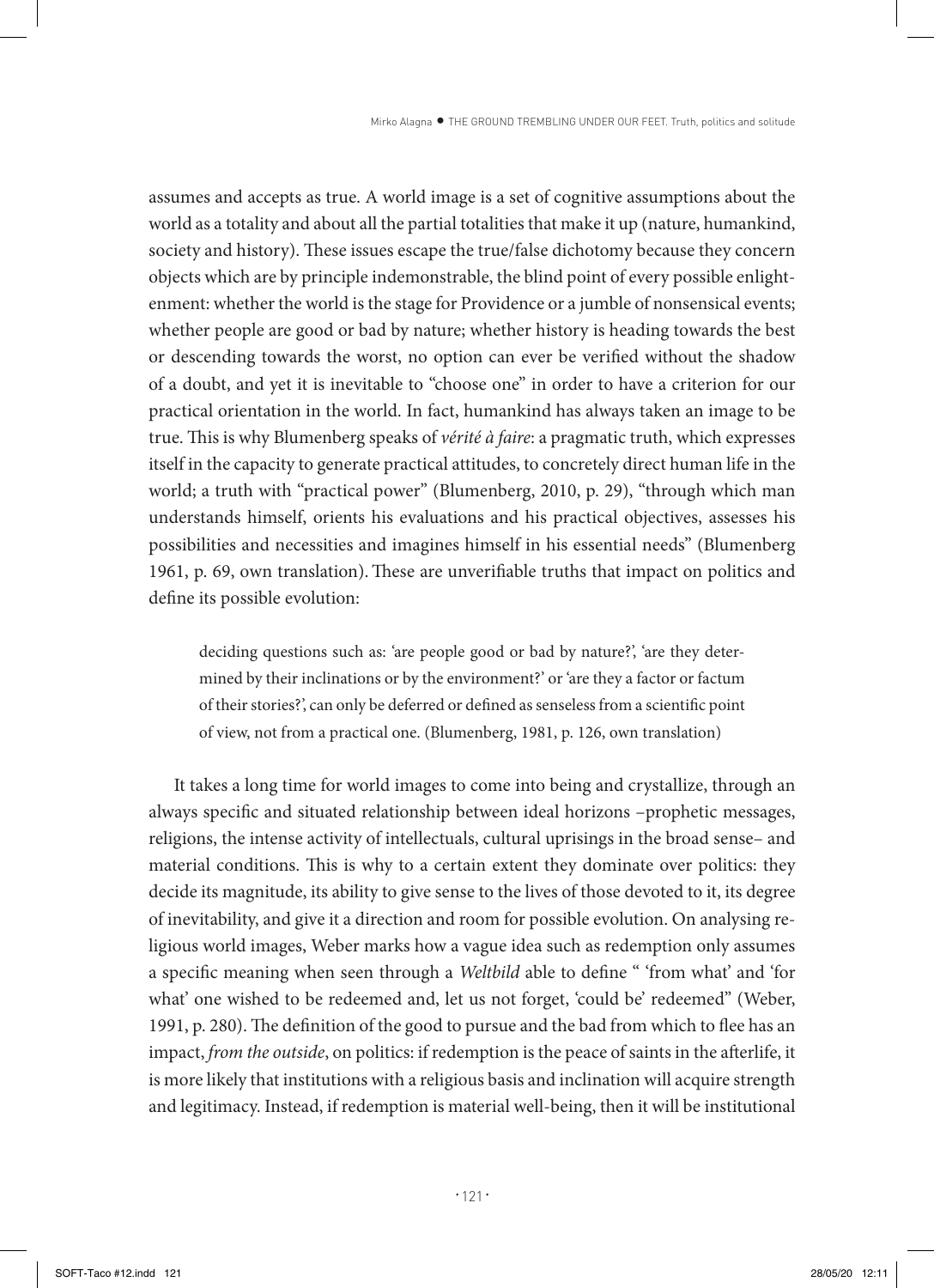forms that can boast greater productive and/or redistributive efficiency that will gain consent. In other words, more than imposing a true-discourse able to shape particular ways of living, politics and its institutions work if they are in line with the true-discourse represented by the world image and if they respond to and grasp the requirements and needs outlined by the *Weltbild*.

Arendt does not sufficiently emphasize the fact that there was already an underlying pre-political consensus over those "truths" between the Founding Fathers and American society due to a world image conditioned both by the specific material conditions and the Puritan imprint of that same society. The composers and heirs of the *Mayflower Compact* shared a religiously founded diffidence towards all authority, a hypertrophy of subjective ethical consciousness that disqualified the device of sovereignty and a sense of equality owing to a shared infinite distance from an omnipotent (and stern) God: "the Great God absolute! The centre and circumference of all democracy! His omnipotence, our divine equality!" (Melville, 1972, p. 212) Therefore, more than being created and spread in the townships and political discussions, those truths deemed evident made those townships and discussions possible, having already been created and diffused by a shared world image. Concerning truths by principle unverifiable but in practice inevitable, it is the world image and not politics that has the last word; in its intricate and always specific osmosis of ideal and material conditions, the world image decides over those truths that politics then transcribes, uses, accepts and makes its own.

## **The ground trembling under our feet**

Alternative facts, fake news, post-truth: these are some of the expressions most widely used in contexts of diagnosis of the present. In 2016 *post-truth* was even elected word of the year by Oxford Dictionaries: a prefix that seems to indicate not so much a discontinuity in time, as the 'posts' on Facebook and Twitter –which have become a fundamental political tool– and the abbreviation of *military post*, signalling how truth has become and is perceived as the outcome of battles between different powers: therefore, not a truth that imposes itself but *is* imposed.

In what way can what has been said so far help the uncanny sensation of a trembling, wobbling motion –as Arendt said– experienced by Diane and ourselves to be taken seriously? World image, performative power of politics, trust: these are the three poles that emerged as fundamental in defining the relations between politics and truth, and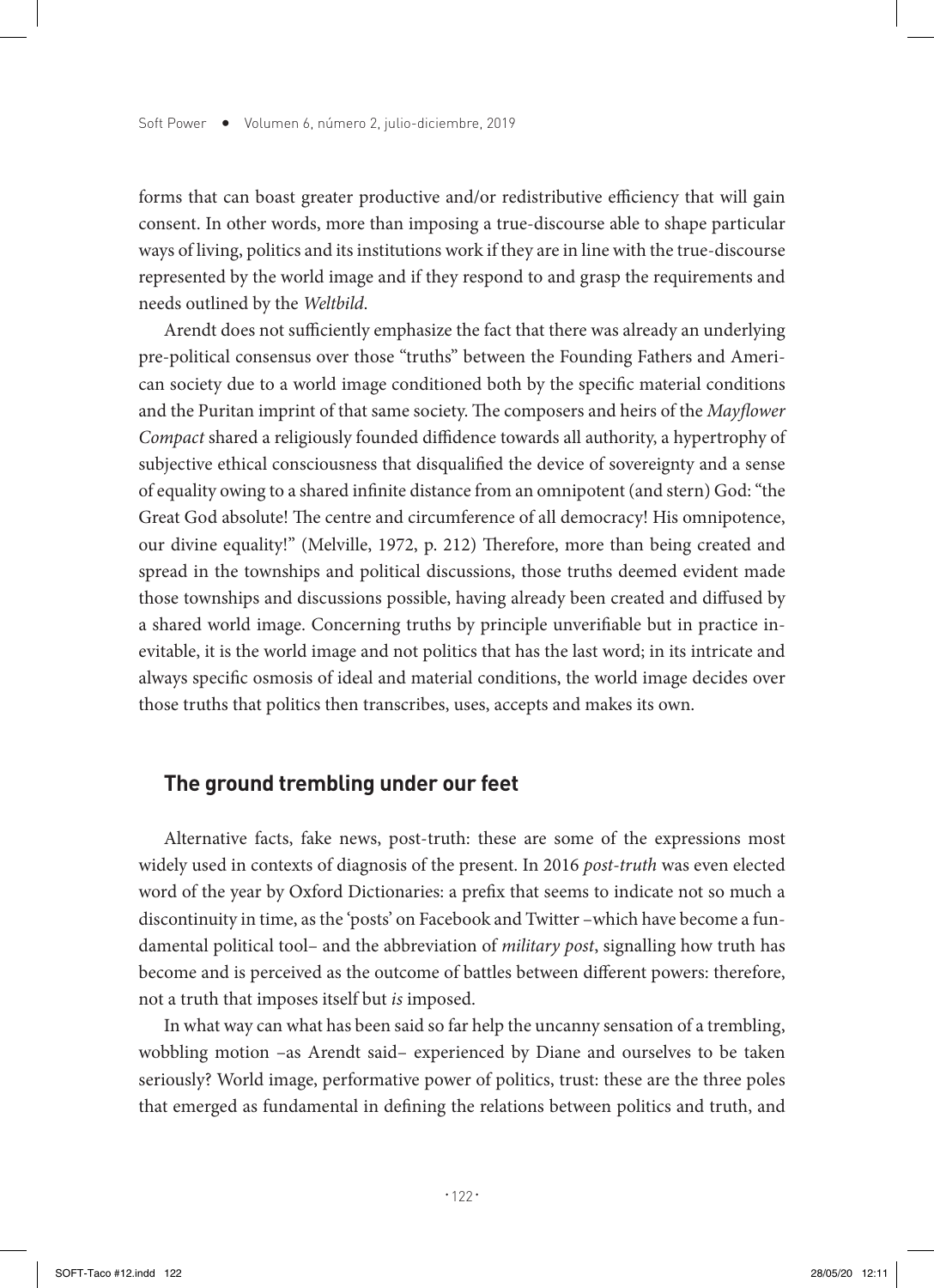it is along these three lines that I will try to understand what has changed, where the rupture took place that is driving Diane crazy. First of all, however, the explanation of an excellent exclusion: in this paragraph I will not deal with the topic of the Internet or the social media in particular –a subject that would be reductive to describe as "simple" political communication and which makes a great contribution to moulding subjectivities and society–. It is precisely because of its importance and centrality that it will not be examined here. I believe it requires exclusive reflection, using technical, journalistic, IT and semiological skills that I do not possess. Excepting not only conspiracy theories or extreme cases, but more profoundly, the political and economic contexts that direct their use,<sup>8</sup> the independent legality and internal operating mechanisms of platforms such as those of the social media seem to empower phenomena that have a drastic impact on the construction of shared truths, amongst which: the genesis of no-discussion bubbles of consent; the extreme simplification of the topics analysed; the speed of the news and the short-livedness of attention; the emotive-only turn of communication –*if it bleeds it leads–* and the bulimia of communication; and the role of irony in the public airing of extreme positions and questioning historical factual truths – see *Pepe the Frog* and the Holocaust.<sup>9</sup> And this is just the tip of the iceberg; too many topics for just one paragraph.

Rather, if the world image really establishes the set of truths grasped and taken up by politics, there should always be a socially shared true discourse, a base on which to stand. So, what is the truth of our world, and why, despite this, is everything wobbling? To sum it up in a slogan, one could say: that is precisely the problem, the truth of our world image is that nothing is shared. More correctly, a completely nominalistic world image has asserted itself, with a dual insulating effect. On one hand, the senselessness of the world and its history is sanctioned; seeing the happenings in the world as a series of events without an objective direction implies that all guarantees against solitude are lost: individual action remains individual, it cannot be taken for granted that it will converge and integrate with other people's action, or come together to form a wider action, or that there will be any support from others along the way. On the other hand, and more directly, nominalism means that universals are no longer believable: all that exists is

<sup>8</sup> See the article by B.Y. Fong on Jacobin, 'Possiamo fare a meno di Twitter e Facebook?', https://jacobinitalia.it/13680-2/?fbclid=IwAR1-np0XUAC2tgasDYRcDXsM7LcX48vuLRrdjE0AVVTCptBH06whyLUvBZ0. The piece claims that these platforms have a sort political unredeemability: that is, the problem is not that they are private enterprises or their subsumption under capitalistic logics. Instead, it lies more deeply, in their logic and internal dynamics, which can cause relational and even psychological issues.

<sup>9</sup> Topics analysed by a wide range of excellent literature, amongst which: Lolli, 2017; Duffy, 2018; Gambetta, 2018; Ziccardi, 2019; Nagle, 2017; Han, 2017.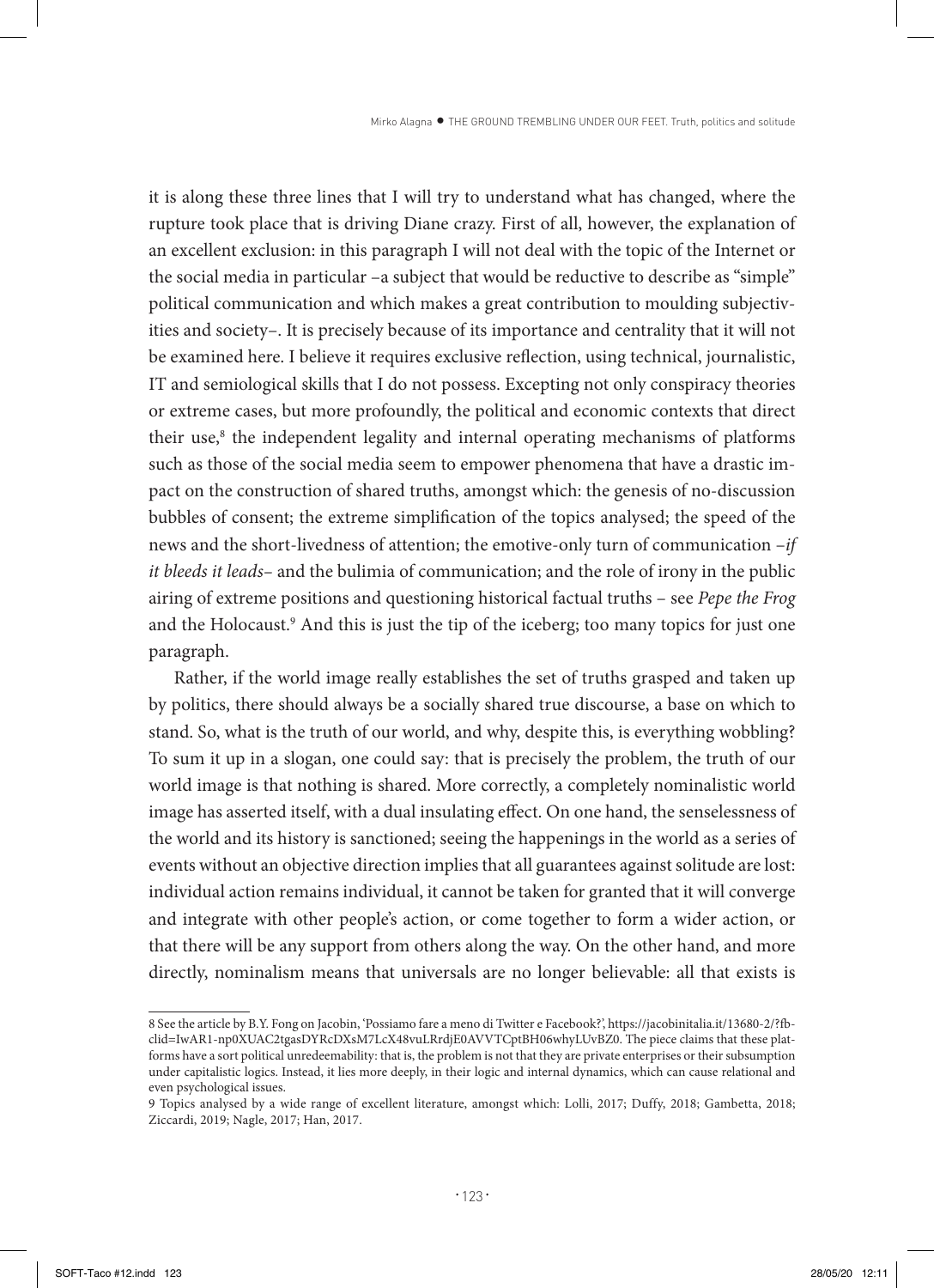individuals and their demands. *There is no such thing as society* (also) means the absolute centrality of the self, the sovereign right of all individuals to express themselves and construct inevitably subjective meanings. On one hand, self-realization, self-affirmation and authenticity are indicated as the supreme good to aspire to; on the other, they are only deemed declinable in radically singular forms, with any agglomeration thought of as forced. The world and others are not an integral and constitutional element of the self –a self that is formed *in* relation, *with* and *against* the resistances of the world–, but threats to the authenticity and freedom of expression of individuals who think themselves at the same time sovereign and "natural", pre-relational and pre-social. The world and others therefore become the stage upon which to express and impose the self and a store of tools with which to potentially express and impose oneself.

This implies making all truths, whose objectivity allows them to act as a connector, binding together different individuals, out of reach. Not only does truth appear threatening, since by definition it places limits on the single person's free will, but more deeply, it is made inaccessible by taking the subjectiveness of building meanings to the extreme. Modern politics was based on assigning multiple evaluations to shared meanings; the shared and socially constructed meaning of an action or a conduct was then evaluated differently depending on the different political leanings. Today it is the very manufacture of meaning that is a strictly individual skill: the same act means as many different things to as many observers. The sexual exploits of Donald Trump are read by Diane Lockhart as an unacceptable degradation and commodification of the female body, and by her colleague Roland Blum as the apotheosis of sexual emancipation, wherein free women freely choose what to do with their bodies, without arrogant liberals prescribing what is *true* freedom and *true* emancipation.

The political catchment basins of the modern era –which answered to names such as liberalism, socialism and nationalism– arose as conglomerations of interests and opinions with a single, neat and clear meaning, with regard to which everyone took up a position. Today it is objectively impossible to define their meaning: they are subjectively loaded with different, at times contradictory meanings, broken up haphazardly according to personal leanings. It is no longer shared opinions that connect individuals, but the individual who rises up as the only connector of different opinions, whose identity is substantiated through that very, potentially unique, and wholly personal, patchwork of opinions and beliefs. Within a nominalistic world image, therefore, the problem with truth lies in its claims to objectivity and independence from the single person's will. The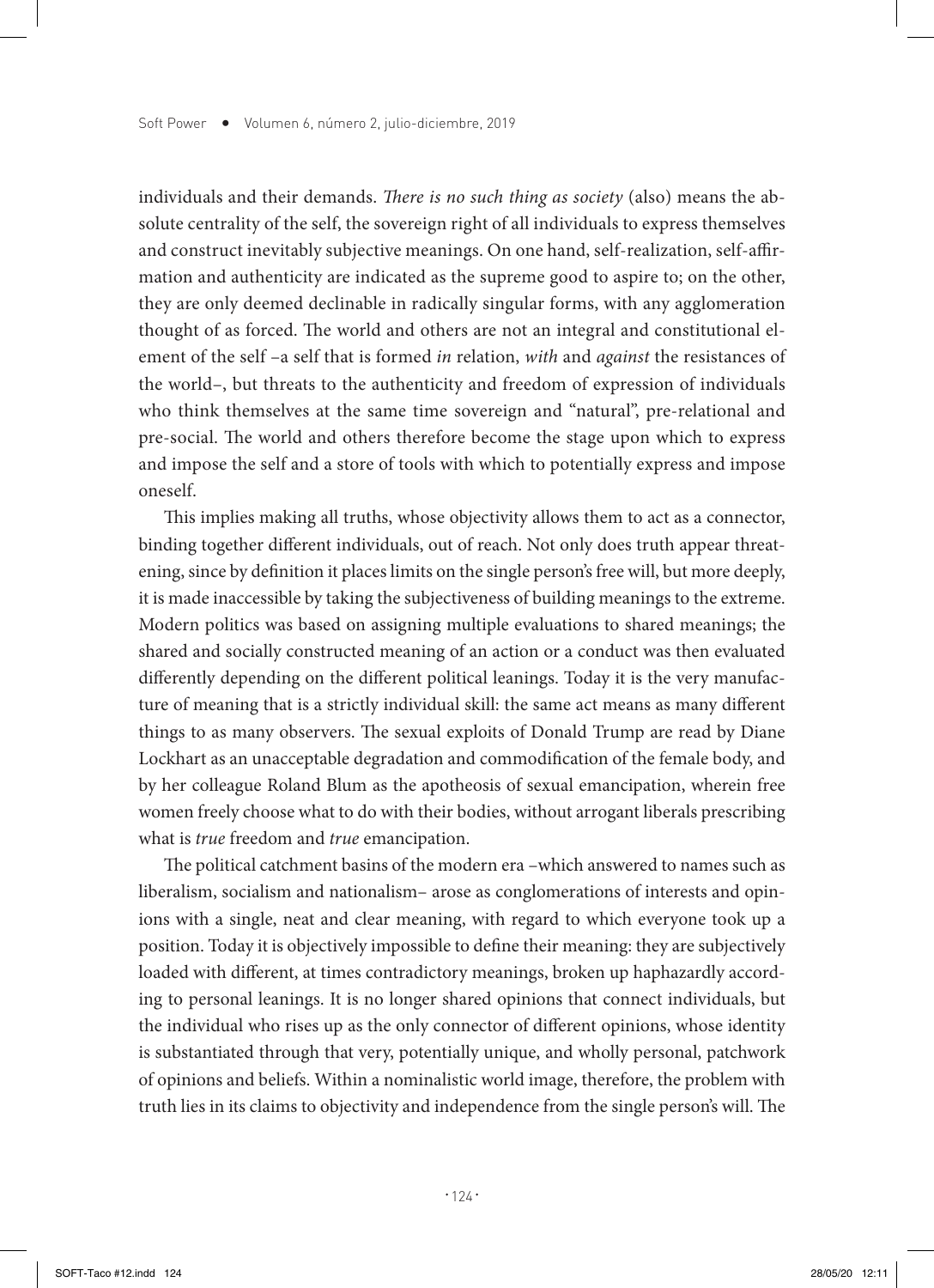problem of truth is that it wants to be shared, in a world image in which all sharing is at least potentially harmful to the single person's sovereign rights.

The world as a stage, the necessary backdrop where every person's exceptionality can be shown off, has little to do with the "world in common" which is both presupposition for and objective of political practice. And the loss of this reference to common truths produces that uncanny trembling. Therefore, political collectivities seem unstable and contingent conglomerations of unrelated atoms that form a momentary mass due to mere numeric aggregation. The public sphere cannot be a space of conflict, confrontation and changing opinions due to all people speaking their own language and rejecting all attempts at translation as inauthentic; so, this sphere "simply" becomes the place where the majority opinion counts –a technically prepolitical, entirely emotive, almost aesthetic opinion of personal taste, determined by private and fluctuating idiosyncrasies and manipulable as streams of opinion, fear or hope–. It is an opinion –or rather political mutation of the truth– matured in solitude, that solitude that condemns Diane to blur the true and the false. However, politics is also responsible for this situation, having both grasped and empowered this extreme individualization, through a strict normative, juridical and cultural setting (Dardot & Laval, 2014). All of those hazy of tax and monetary provisions and social policies that go under the generic name of "neoliberalism" have definitely grasped the demands for individualization posed by the world image, but at the same time they have empowered them, juridically fastening them down, even imposing them on those who did not agree or in spheres where they had not yet arisen.

The world as the stage for the self, the relationship with others as competitive, instrumental to or dangerous for the free and sovereign expression of one's subjectivity; the pivots of this world image weaken to the point of almost cancelling out that specific form of interpersonal relationship that Arendt already signalled –more or less implicitly– as fundamental in connecting truth and the political world: trust. Indeed, trust is always trust in others, it is a declaration of dependence on others and, in general, on the complex social construct we live. To trust someone or something is to renounce the sovereign and autarchic claim –illusion– that we alone can dominate all the essential variables for our existence. To trust is to allow ourselves to be called into question and be "contaminated" by others, building our own autonomy not against or regardless the relationship with the other, but within it. These reasons make a trust relationship particularly out of joint with the nominalistic image of the world. Taking up Arendt's classification again, those who try to embody and attest to a 'philosophical truth' by example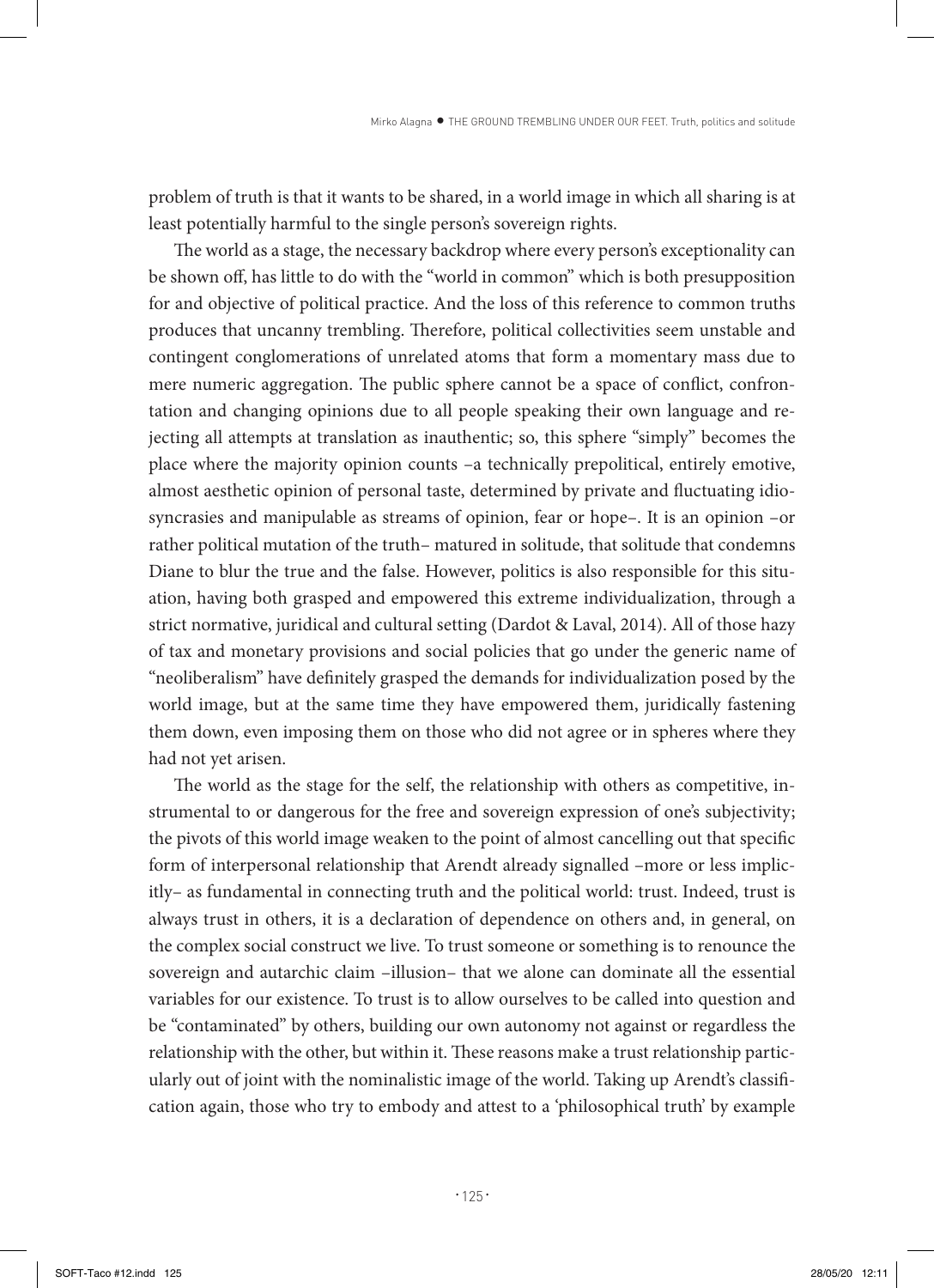have a hard time: they are simply crazy or, more likely, they are hypocritically hiding selfish or egotistic interests in personal self-affirmation or social recognition –besides, is this not what they all do, what *we* all do? strikes up the *vox populi*.

It is in part a similar situation for the people or institutions which, according to Arendt, should guarantee the impartiality of factual truths, abstaining and distancing themselves from the political arena. It is before everyone's eyes how these institutions and the people who enact and represent them are (increasingly perceived as) biased voices, intrinsically interested, if nothing else, in their own survival and prestige. The same possibility that such a distance exists is now being drastically called into question, not always with democratic effect:

Denouncing the cognitive limits of science and its compromises with political and economic power probably plays an ambivalent role towards 'weak' knowledge and interests: on one hand, it strengthens them; on the other, losing the protective umbrella provided by producing knowledge temporarily accepted as solid, reliable and hence fair makes them even more fragile. If all voices are equally biased then the one that shouts the loudest is bound to play a base hand. (Pellizzoni, 2006)

What is more, the "factual truths" which should provide the basis and direction for our decisions and preferences are in reality intrinsically probabilistic outlooks. While Arendt relegated these truths to the past, contemporary political practice is based on models able to predict the future effects of certain choices. We adopt specific tax policies in the reasonable hope that they will produce certain results, but we are nevertheless forced to move in the ring of potentialities, always open to denial, and never in the field of "truth". Not only do errors or interests always lie in wait, but the very complexity and speed of the existent undermine the solidity and reliability of these outlooks.<sup>10</sup> There is no way out: even when, in formal loyalty to the eternal task of science, we accept and claim the temporariness of its results –which are always open to contest and review– this temporariness becomes a political alibi, being used to "scientifically" justify and therefore benefit some parties to the detriment of others.<sup>11</sup>

<sup>10 &</sup>quot;Legislators may find themselves debating complex issues and potential objects of regulation which suddenly alter before their eyes, dramatically augmenting the hardships intrinsic to consensus building in the context of complex policy issues. They may finally succeed in pursuing a series of legislative initiatives only to discover that the social and economic presuppositions underlying their policy choices have already shifted" (Scheuerman, 2004, p. 48).

<sup>11</sup> A canonical example of this situation is climate change: the inevitable lack of conclusive proof concerning its presence and anthropic nature is used to justify politics' lack of action.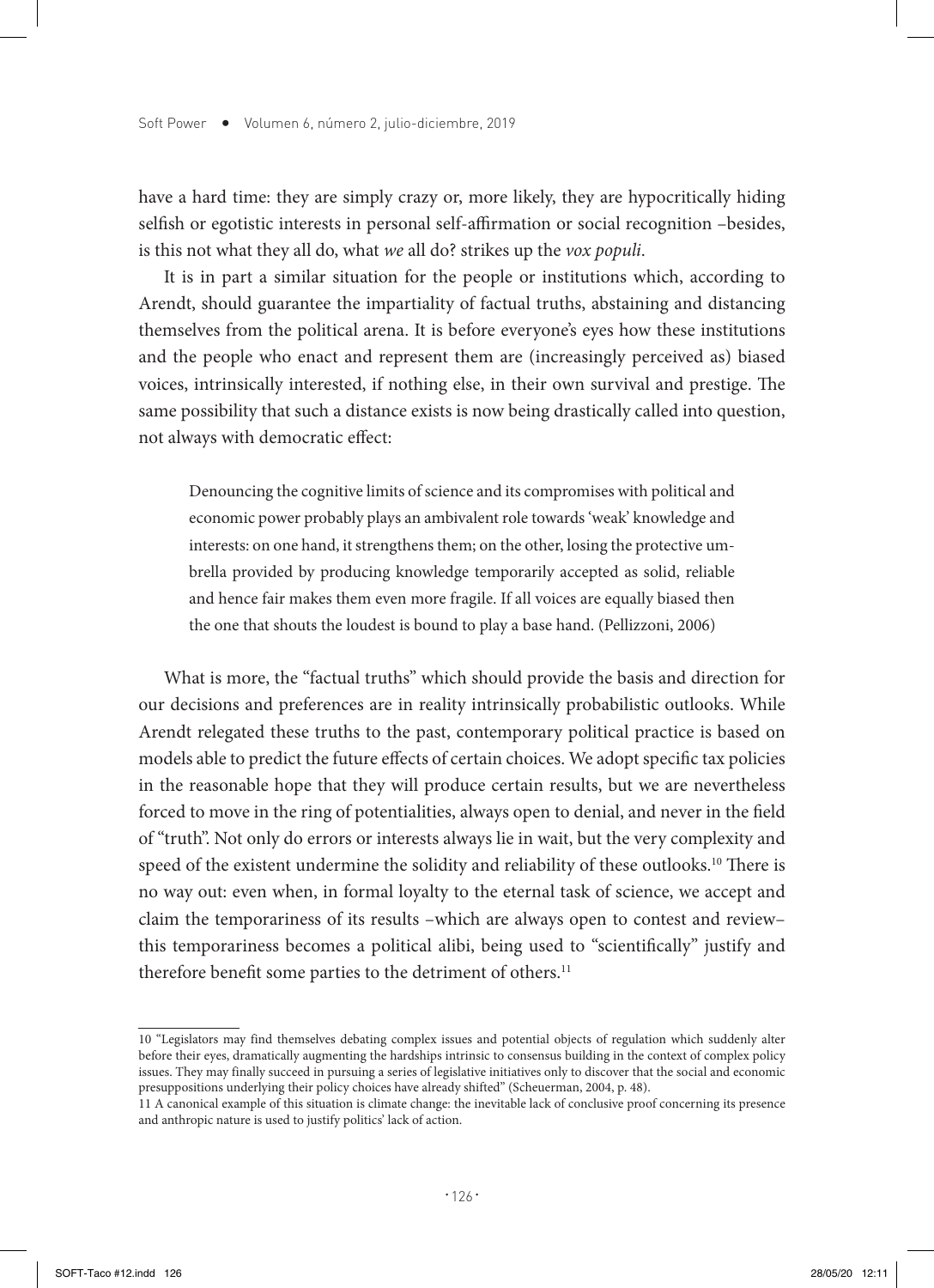But, again, this is just the tip of the iceberg. With its resulting dependence, trust is particularly irritating for the contemporary subjectivity; it is a relationship which is avoided, hidden or juridically filtered as much as possible by both parties in the trust relationship. Those who should be the object of trust want to avoid the responsibilities connected to it, and those who should grant it experience it as a painful and unmotivated loss of sovereignty. A real example is given by the institution, as sacrosanct as it is often actually farcical, of informed consent in the medical field: patients are offered a whole host of possibilities among which they can freely choose, while knowing that they are completely responsible for this choice (Chignola, 2018, pp. 117-120). However, the information needed for the consent is often unattainable: it would require time, data, exchanges of opinion, medical skills and skills to read the data that are not and cannot be rapidly at disposal. Therefore, the patients have to *trust* one doctor or another, and, at the same time, they have to and also want to believe that they have made a fully independent choice, while accepting the responsibility-evading pretence of being able to have real-time access to a wealth of skills and experience that others have amassed over years and years. The web of trust relations making up society is shrunk as much as possible –through a series of acquittances and personal assumptions of responsibility– and where it is not possible to eliminate, it is sterilized and hidden. When it emerges again in all its reality, it is thus seen as a usurpation of individual sovereignty, as unmotivated as it is violent.

The trembling that Diane feels is fully understandable, but it is not the disappearance of truth that is causing it. More than cause of the state of crisis of contemporary liberal democracies, post-truth is the visible symptom of a deeper problem, which in philosophical terms could be rendered as hyper-individualism or radical subjectivism, which is perhaps best expressed using a word from ordinary language: solitude. When taken to the extreme by the nominalistic world image, the thought of autonomy as counterposed to relations, and freedom as absolute individual sovereignty, implies the loss of that objectivity –which can be called truth or shared opinions– able to connect individuals together. Diane's problem is that she is alone in a world of lonely people, she is afraid of asking others for confirmation of their perceptions and has no public or political room in which to fiercely argue with those who do not share her truths, without stopping at agreeing to disagree.

In short, the demand of the day cannot be to restore a mythical (and unattainable) dominion of truth, dotting the ontological statute with those 'truths deemed evident', but instead to work on rebuilding relationships: by breaking isolation, reclaiming and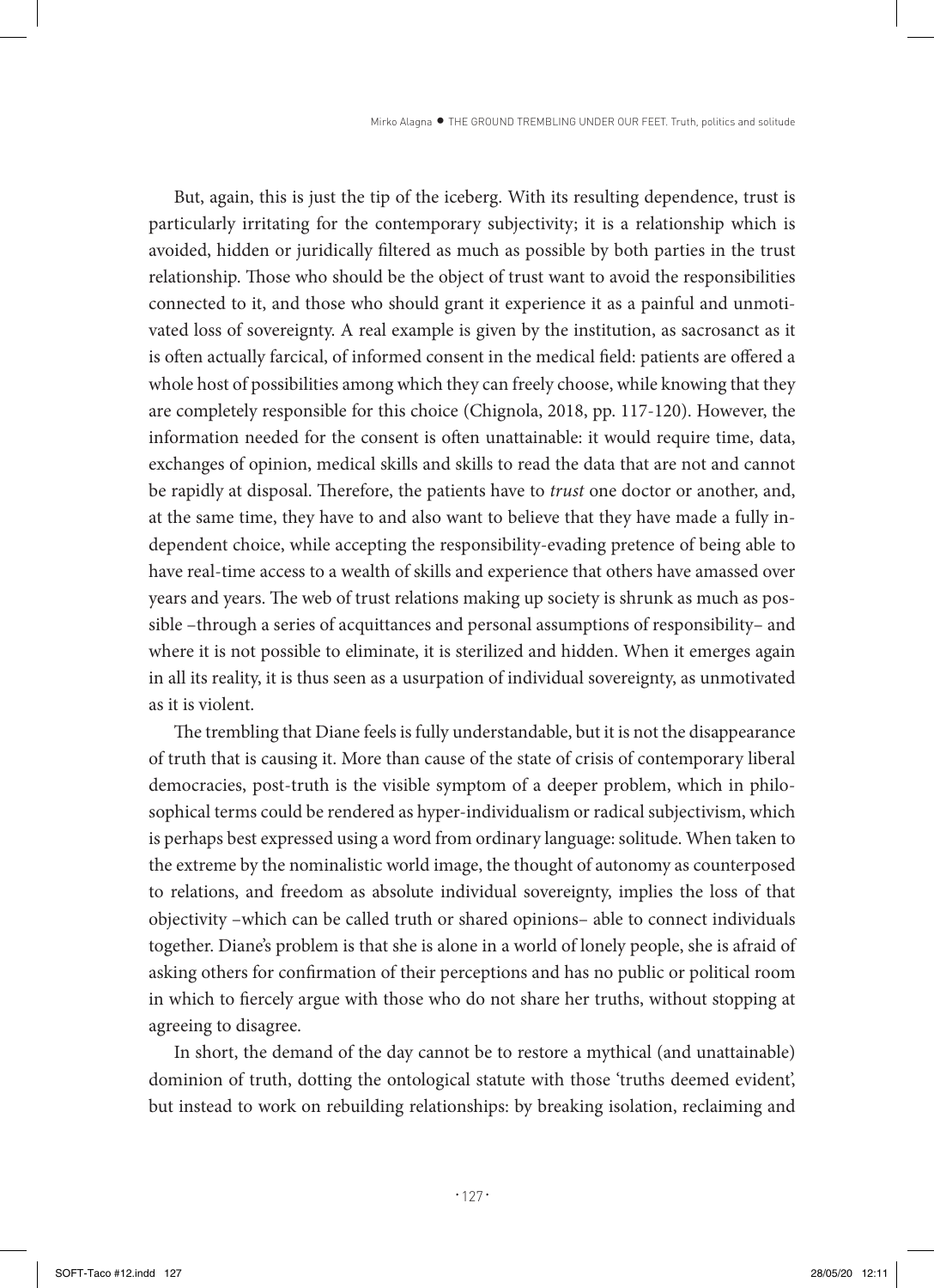de-stigmatizing trust. If changing or imposing a new world image is the task of prophets, it could be more sensible to imagine radically new institutions, capable of breaking the echo chambers and reopening spaces of conflict, confrontation and construction of a bare minimum of shared opinions, reconciling autonomy as the aspiration towards self-government with the frank acceptance of mutual dependence. As Duso writes on reconstructing and commenting the genealogy of the State-form, it is the idea of freedom as the possibility of *isolation* that enables the conjunction –or even the reciprocal implication– between individual and state sovereignty. The human material on which the State-form is based is the individual, individuals who are *free because they are alone* –and therefore free to privately pursue what is good for them–:

we find a close tie between (…) the affirmation of individual rights and the position of an absolute power as the only possibility of their implementation. Being superior to all individuals, this gave them room to privately seek their own good, while avoiding mutual encounters and disturbance, that is, by creating the conditions for their isolation. (…) The term 'society' (… is taken) to mean a situation in which freedom is created as the single people's independence and therefore the possibility of their isolation. (Duso, 2007, pp. 73-74, own translation)

Perhaps we should start to imagine forms of institutionalization of our political co-existence different from the State, by trying to exploit that performative force of political language to give strength, relevance and power to forms of cooperation which, more or less "clandestinely", already exist. The third season of *The Good Fight* begins with Diane Lockhart joining a group of militants called *The Resistance.*

## **References**

- Alagna, M. (2018). 'Look Down in Anger. L'epoca del ringhio', *Lo Sguardo. Rivista di Filosofia*, 27.
- Arendt, H. (2006). 'Truth and Politics' in *Between Past and Future*. London: Penguin Books.
- Blumenberg, H. (1961). 'Weltbilder und Weltmodelle', in *Nachrichten der Giessener Hochschulgesellschaft, vol. XXX*, Giessen: Schmitz.